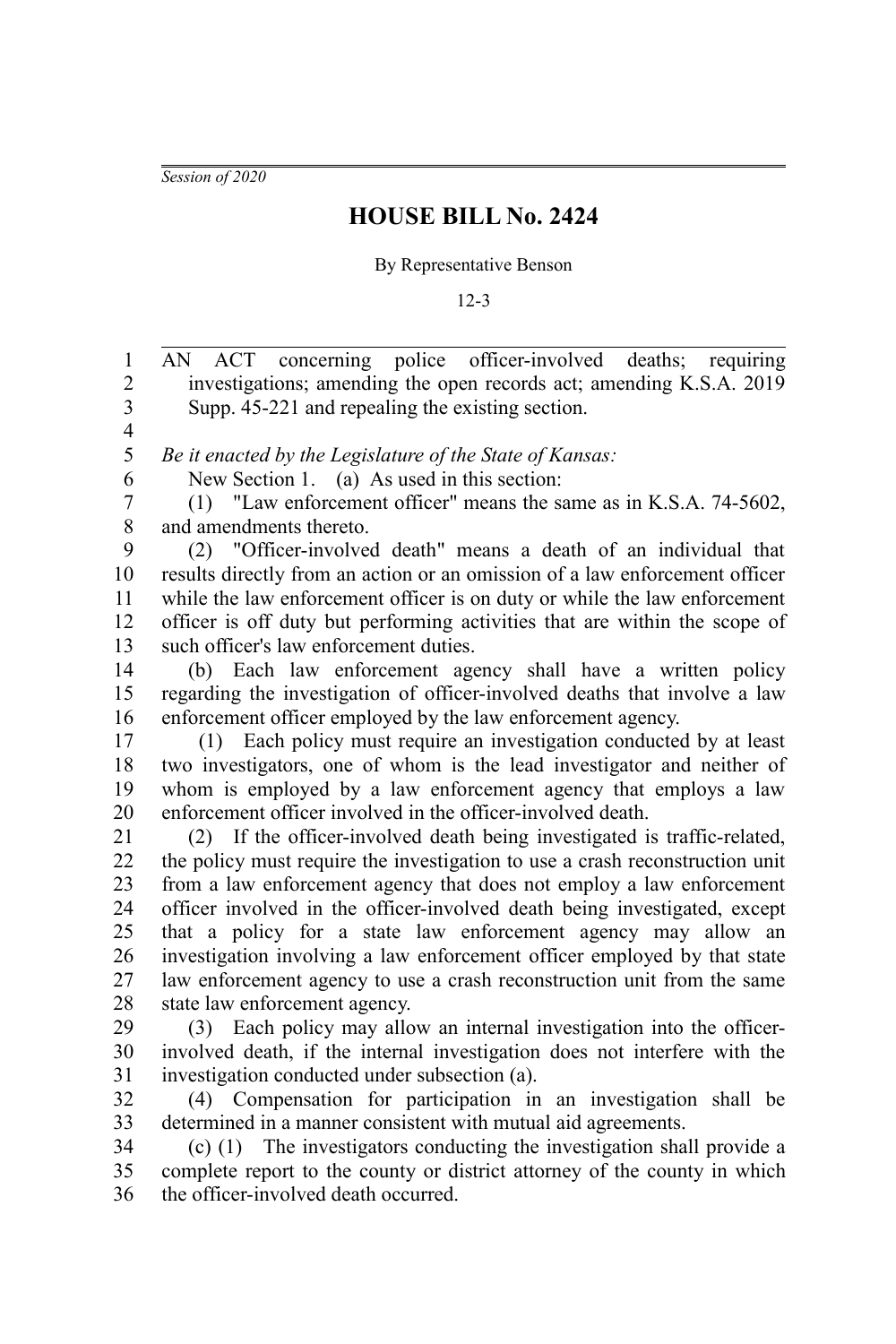(2) If the county or district attorney determines that there is no basis to prosecute the law enforcement officer involved in the officer-involved death, the investigators conducting the investigation shall release the report with redactions of information otherwise protected from disclosure. No provision of the open records act, K.S.A. 45-215 et seq., and amendments thereto, shall be used to prevent the disclosure of any report required to be disclosed under this section. 1 2 3 4 5 6 7

Sec. 2. K.S.A. 2019 Supp. 45-221 is hereby amended to read as follows: 45-221. (a) Except to the extent disclosure is otherwise required by law, a public agency shall not be required to disclose: 8 9 10

(1) Records the disclosure of which is specifically prohibited or restricted by federal law, state statute or rule of the Kansas supreme court or rule of the senate committee on confirmation oversight relating to information submitted to the committee pursuant to K.S.A. 75-4315d, and amendments thereto, or the disclosure of which is prohibited or restricted pursuant to specific authorization of federal law, state statute or rule of the Kansas supreme court or rule of the senate committee on confirmation oversight relating to information submitted to the committee pursuant to K.S.A. 75-4315d, and amendments thereto, to restrict or prohibit disclosure. 11 12 13 14 15 16 17 18 19 20

(2) Records which *that* are privileged under the rules of evidence, unless the holder of the privilege consents to the disclosure. 21 22

(3) Medical, psychiatric, psychological or alcoholism or drug dependency treatment records which *that* pertain to identifiable patients. 23 24

(4) *Except as provided in section 1, and amendments thereto,* personnel records, performance ratings or individually identifiable records pertaining to employees or applicants for employment, except that this exemption shall not apply to the names, positions, salaries or actual compensation employment contracts or employment-related contracts or agreements and lengths of service of officers and employees of public agencies once they are employed as such. 25 26 27 28 29 30 31

(5) Information which *that* would reveal the identity of any undercover agent or any informant reporting a specific violation of law. 32 33

(6) Letters of reference or recommendation pertaining to the character or qualifications of an identifiable individual, except documents relating to the appointment of persons to fill a vacancy in an elected office. 34 35 36

(7) Library, archive and museum materials contributed by private persons, to the extent of any limitations imposed as conditions of the contribution. 37 38 39

(8) Information which *that* would reveal the identity of an individual who lawfully makes a donation to a public agency, if anonymity of the donor is a condition of the donation, except if the donation is intended for or restricted to providing remuneration or personal tangible benefit to a 40 41 42 43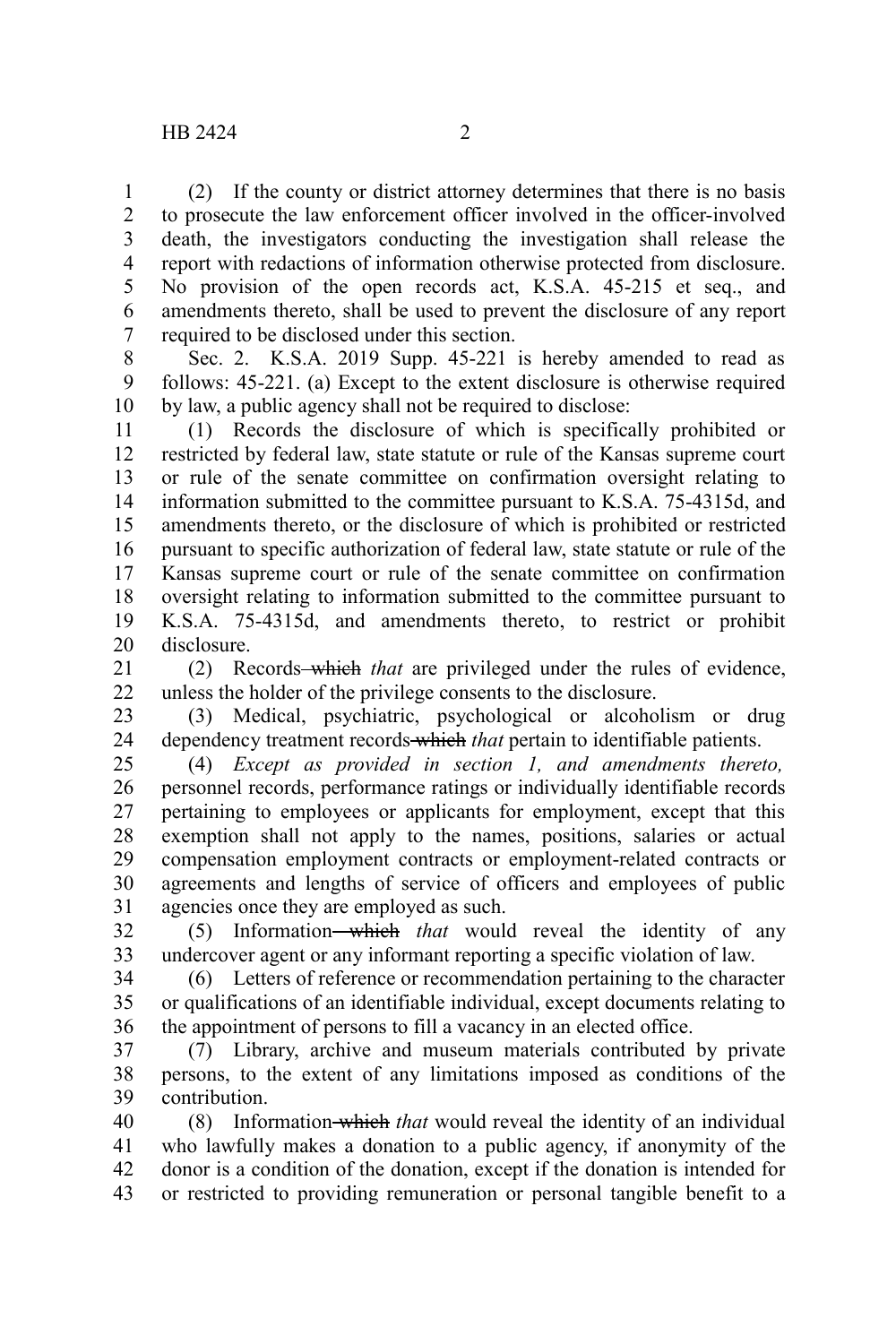named public officer or employee. 1

(9) Testing and examination materials, before the test or examination is given or if it is to be given again, or records of individual test or examination scores, other than records which *that* show only passage or failure and not specific scores. 2 3 4 5

(10) Criminal investigation records, except as provided herein *and in section 1, and amendments thereto*. The district court, in an action brought pursuant to K.S.A. 45-222, and amendments thereto, may order disclosure of such records, subject to such conditions as the court may impose, if the court finds that disclosure: 6 7 8 9 10

11

(A) Is in the public interest;

(B) would not interfere with any prospective law enforcement action, criminal investigation or prosecution; 12 13

(C) would not reveal the identity of any confidential source or undercover agent; 14 15

(D) would not reveal confidential investigative techniques or procedures not known to the general public; 16 17

18

(E) would not endanger the life or physical safety of any person; and

(F) would not reveal the name, address, phone number or any other information which *that* specifically and individually identifies the victim of any sexual offense in article 35 of chapter 21 of the Kansas Statutes Annotated, prior to their repeal, or article 55 of chapter 21 of the Kansas Statutes Annotated, and amendments thereto. 19 20 21 22 23

If a public record is discretionarily closed by a public agency pursuant to this subsection, the record custodian, upon request, shall provide a written citation to the specific provisions of paragraphs (A) through (F) that necessitate closure of that public record. 24 25 26 27

(11) Records of agencies involved in administrative adjudication or civil litigation, compiled in the process of detecting or investigating violations of civil law or administrative rules and regulations, if disclosure would interfere with a prospective administrative adjudication or civil litigation or reveal the identity of a confidential source or undercover agent. 28 29 30 31 32 33

(12) Records of emergency or security information or procedures of a public agency, or plans, drawings, specifications or related information for any building or facility-which *that* is used for purposes requiring security measures in or around the building or facility or which *that* is used for the generation or transmission of power, water, fuels or communications, if disclosure would jeopardize security of the public agency, building or facility. 34 35 36 37 38 39 40

(13) The contents of appraisals or engineering or feasibility estimates or evaluations made by or for a public agency relative to the acquisition of property, prior to the award of formal contracts therefor. 41 42 43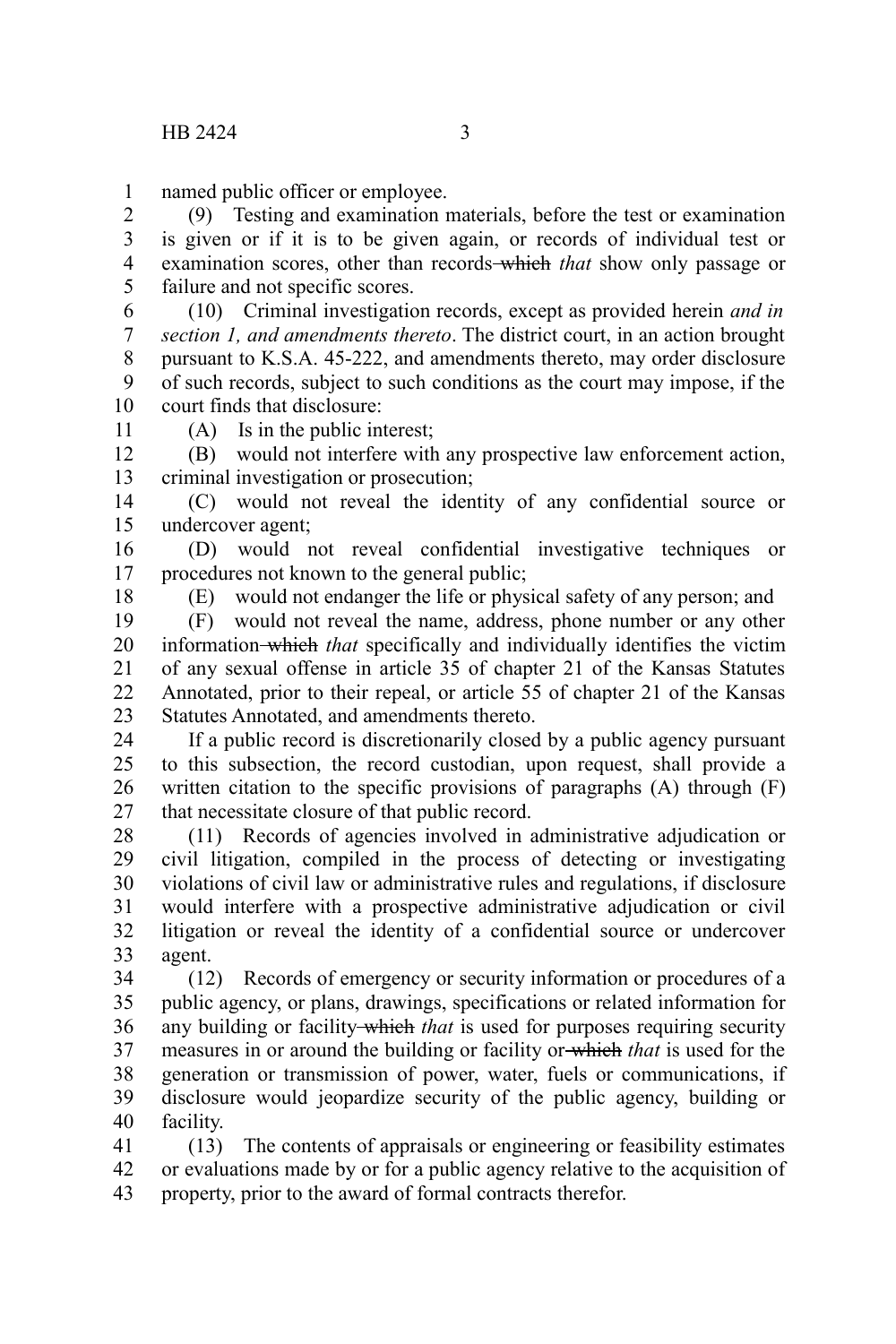(14) Correspondence between a public agency and a private individual, other than correspondence which *that* is intended to give notice of an action, policy or determination relating to any regulatory, supervisory or enforcement responsibility of the public agency or which *that* is widely distributed to the public by a public agency and is not specifically in response to communications from such a private individual. 1 2 3 4 5 6

(15) Records pertaining to employer-employee negotiations, if disclosure would reveal information discussed in a lawful executive session under K.S.A. 75-4319, and amendments thereto. 7 8 9

(16) Software programs for electronic data processing and documentation thereof, but each public agency shall maintain a register, open to the public, that describes: 10 11 12

(A) The information which *that* the agency maintains on computer facilities; and 13 14

(B) the form in which the information can be made available using existing computer programs. 15 16

(17) Applications, financial statements and other information submitted in connection with applications for student financial assistance where financial need is a consideration for the award. 17 18 19

(18) Plans, designs, drawings or specifications which *that* are prepared by a person other than an employee of a public agency or records which *that* are the property of a private person. 20 21 22

(19) Well samples, logs or surveys which *that* the state corporation commission requires to be filed by persons who have drilled or caused to be drilled, or are drilling or causing to be drilled, holes for the purpose of discovery or production of oil or gas, to the extent that disclosure is limited by rules and regulations of the state corporation commission. 23 24 25 26 27

(20) Notes, preliminary drafts, research data in the process of analysis, unfunded grant proposals, memoranda, recommendations or other records in which opinions are expressed or policies or actions are proposed, except that this exemption shall not apply when such records are publicly cited or identified in an open meeting or in an agenda of an open meeting. 28 29 30 31 32 33

(21) Records of a public agency having legislative powers, which records pertain to proposed legislation or amendments to proposed legislation, except that this exemption shall not apply when such records are: 34 35 36 37

(A) Publicly cited or identified in an open meeting or in an agenda of an open meeting; or 38 39

(B) distributed to a majority of a quorum of any body which *that* has authority to take action or make recommendations to the public agency with regard to the matters to which such records pertain. 40 41 42

(22) Records of a public agency having legislative powers, which 43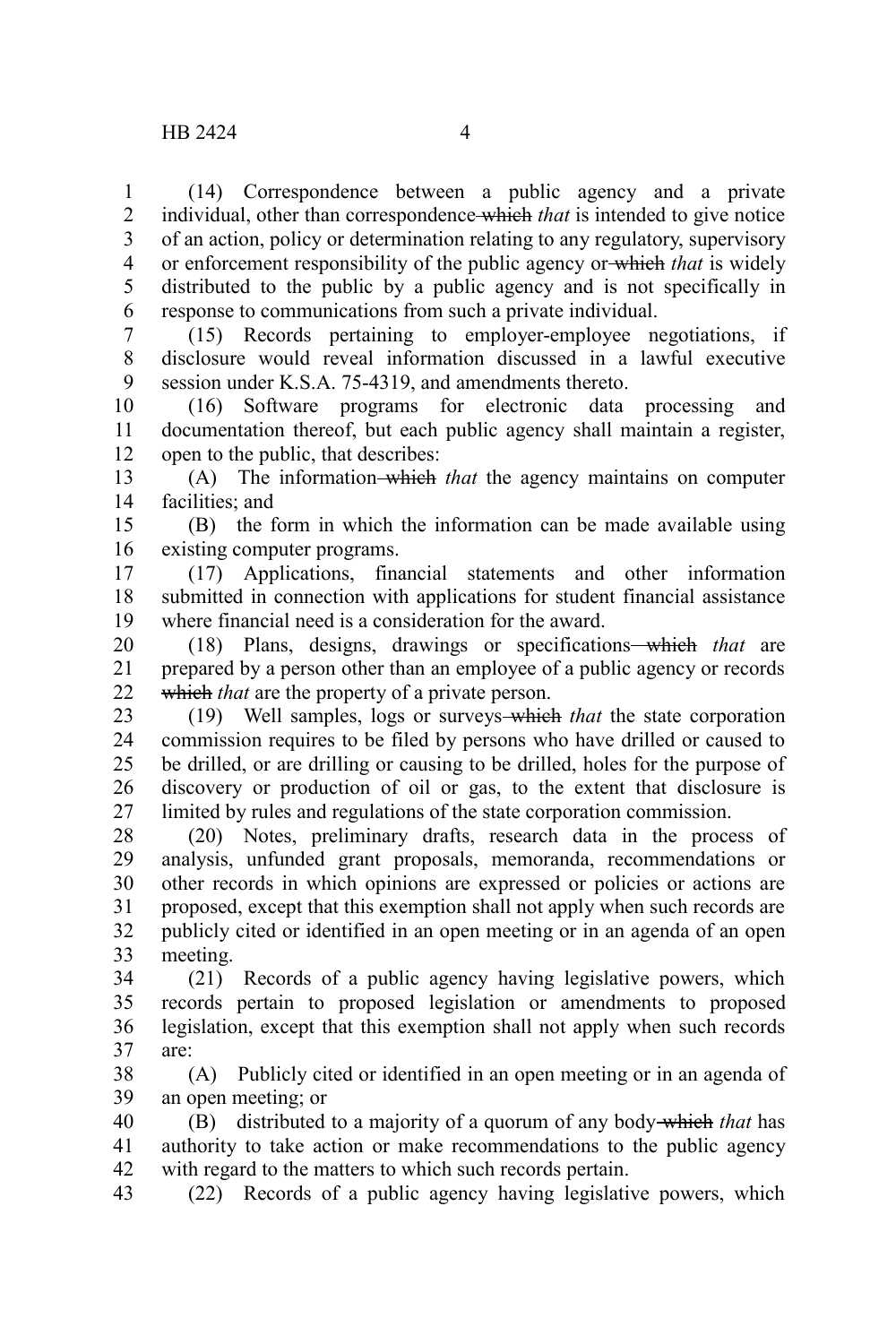records pertain to research prepared for one or more members of such agency, except that this exemption shall not apply when such records are: 1 2

(A) Publicly cited or identified in an open meeting or in an agenda of an open meeting; or 3 4

(B) distributed to a majority of a quorum of any body which has authority to take action or make recommendations to the public agency with regard to the matters to which such records pertain. 5 6 7

(23) Library patron and circulation records which *that* pertain to identifiable individuals. 8 9

(24) Records which *that* are compiled for census or research purposes and which *that* pertain to identifiable individuals. 10 11

(25) Records which *that* represent and constitute the work product of an attorney. 12 13

(26) Records of a utility or other public service pertaining to individually identifiable residential customers of the utility or service. 14 15

(27) Specifications for competitive bidding, until the specifications are officially approved by the public agency. 16 17

(28) Sealed bids and related documents, until a bid is accepted or all bids rejected. 18 19

(29) Correctional records pertaining to an identifiable inmate or release, except that: 20 21

(A) The name; photograph and other identifying information; sentence data; parole eligibility date; custody or supervision level; disciplinary record; supervision violations; conditions of supervision, excluding requirements pertaining to mental health or substance abuse counseling; location of facility where incarcerated or location of parole office maintaining supervision and address of a releasee whose crime was committed after the effective date of this act shall be subject to disclosure to any person other than another inmate or releasee, except that the disclosure of the location of an inmate transferred to another state pursuant to the interstate corrections compact shall be at the discretion of the secretary of corrections; 22 23 24 25 26 27 28 29 30 31 32

(B) the attorney general, law enforcement agencies, counsel for the inmate to whom the record pertains and any county or district attorney shall have access to correctional records to the extent otherwise permitted by law; 33 34 35 36

(C) the information provided to the law enforcement agency pursuant to the sex offender registration act, K.S.A. 22-4901 et seq., and amendments thereto, shall be subject to disclosure to any person, except that the name, address, telephone number or any other information-which *that* specifically and individually identifies the victim of any offender required to register as provided by the Kansas offender registration act, K.S.A. 22-4901 et seq*.*, and amendments thereto, shall not be disclosed; 37 38 39 40 41 42 43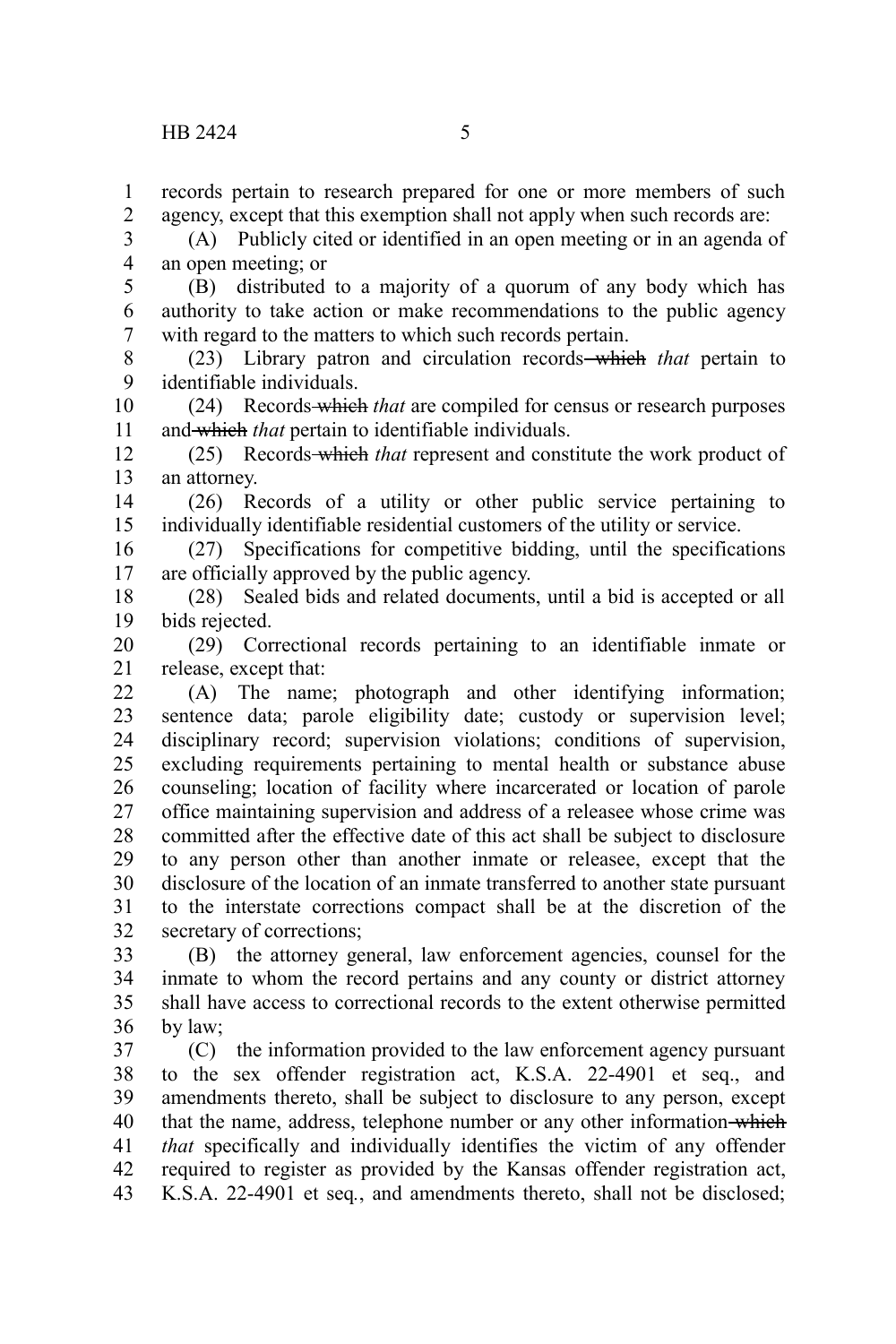and 1

(D) records of the department of corrections regarding the financial assets of an offender in the custody of the secretary of corrections shall be subject to disclosure to the victim, or such victim's family, of the crime for which the inmate is in custody as set forth in an order of restitution by the sentencing court. 2 3 4 5 6

(30) Public records containing information of a personal nature where the public disclosure thereof would constitute a clearly unwarranted invasion of personal privacy. 7 8 9

(31) Public records pertaining to prospective location of a business or industry where no previous public disclosure has been made of the business' or industry's interest in locating in, relocating within or expanding within the state. This exception shall not include those records pertaining to application of agencies for permits or licenses necessary to do business or to expand business operations within this state, except as otherwise provided by law. 10 11 12 13 14 15 16

(32) Engineering and architectural estimates made by or for any public agency relative to public improvements. 17 18

(33) Financial information submitted by contractors in qualification statements to any public agency. 19 20

(34) Records involved in the obtaining and processing of intellectual property rights that are expected to be, wholly or partially vested in or owned by a state educational institution, as defined in K.S.A. 76-711, and amendments thereto, or an assignee of the institution organized and existing for the benefit of the institution. 21 22 23 24 25

(35) Any report or record which *that* is made pursuant to K.S.A. 65- 4922, 65-4923 or 65-4924, and amendments thereto, and which *that* is privileged pursuant to K.S.A. 65-4915 or 65-4925, and amendments thereto. 26 27 28 29

(36) Information which *that* would reveal the precise location of an archeological site. 30 31

(37) Any financial data or traffic information from a railroad company, to a public agency, concerning the sale, lease or rehabilitation of the railroad's property in Kansas. 32 33 34

(38) Risk-based capital reports, risk-based capital plans and corrective orders including the working papers and the results of any analysis filed with the commissioner of insurance in accordance with K.S.A. 40-2c20 and 40-2d20, and amendments thereto. 35 36 37 38

(39) Memoranda and related materials required to be used to support the annual actuarial opinions submitted pursuant to K.S.A. 40-409(b), and amendments thereto. 39 40 41

(40) Disclosure reports filed with the commissioner of insurance under K.S.A. 40-2,156(a), and amendments thereto. 42 43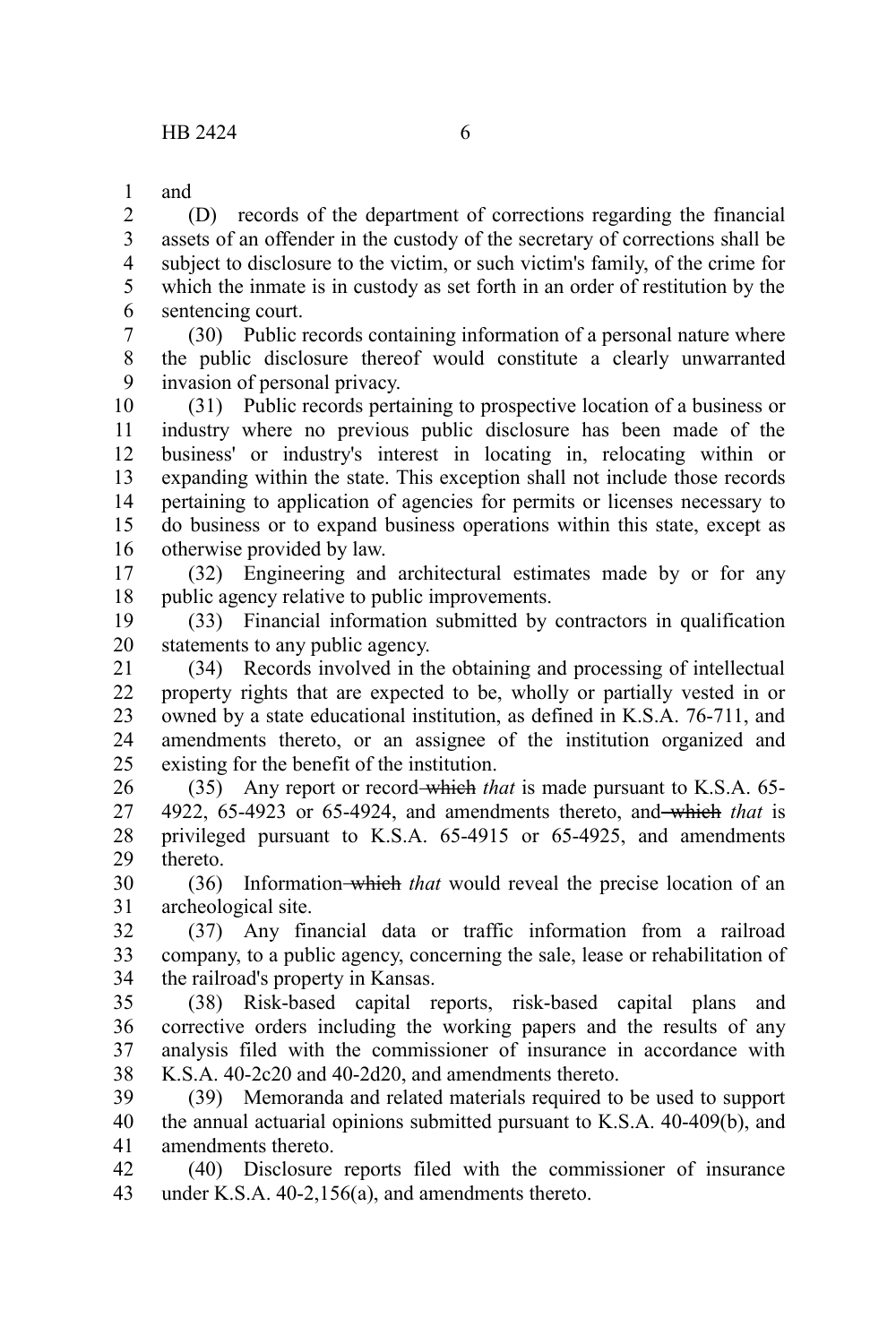(41) All financial analysis ratios and examination synopses concerning insurance companies that are submitted to the commissioner by the national association of insurance commissioners' insurance regulatory information system. 1 2 3 4

5 6

(42) Any records the disclosure of which is restricted or prohibited by a tribal-state gaming compact.

(43) Market research, market plans, business plans and the terms and conditions of managed care or other third-party contracts, developed or entered into by the university of Kansas medical center in the operation and management of the university hospital which the chancellor of the university of Kansas or the chancellor's designee determines would give an unfair advantage to competitors of the university of Kansas medical center. 7 8 9 10 11 12

(44) The amount of franchise tax paid to the secretary of revenue or the secretary of state by domestic corporations, foreign corporations, domestic limited liability companies, foreign limited liability companies, domestic limited partnership, foreign limited partnership, domestic limited liability partnerships and foreign limited liability partnerships. 13 14 15 16 17

(45) Records, other than criminal investigation records, the disclosure of which would pose a substantial likelihood of revealing security measures that protect: (A) Systems, facilities or equipment used in the production, transmission or distribution of energy, water or communications services; (B) transportation and sewer or wastewater treatment systems, facilities or equipment; or (C) private property or persons, if the records are submitted to the agency. For purposes of this paragraph, security means measures that protect against criminal acts intended to intimidate or coerce the civilian population, influence government policy by intimidation or coercion or to affect the operation of government by disruption of public services, mass destruction, assassination or kidnapping. Security measures include, but are not limited to, intelligence information, tactical plans, resource deployment and vulnerability assessments. 18 19 20 21 22 23 24 25 26 27 28 29 30 31

(46) Any information or material received by the register of deeds of a county from military discharge papers, DD Form 214. Such papers shall be disclosed: To the military dischargee; to such dischargee's immediate family members and lineal descendants; to such dischargee's heirs, agents or assigns; to the licensed funeral director who has custody of the body of the deceased dischargee; when required by a department or agency of the federal or state government or a political subdivision thereof; when the form is required to perfect the claim of military service or honorable discharge or a claim of a dependent of the dischargee; and upon the written approval of the commissioner of veterans affairs, to a person conducting research. 32 33 34 35 36 37 38 39 40 41 42

43

(47) Information that would reveal the location of a shelter or a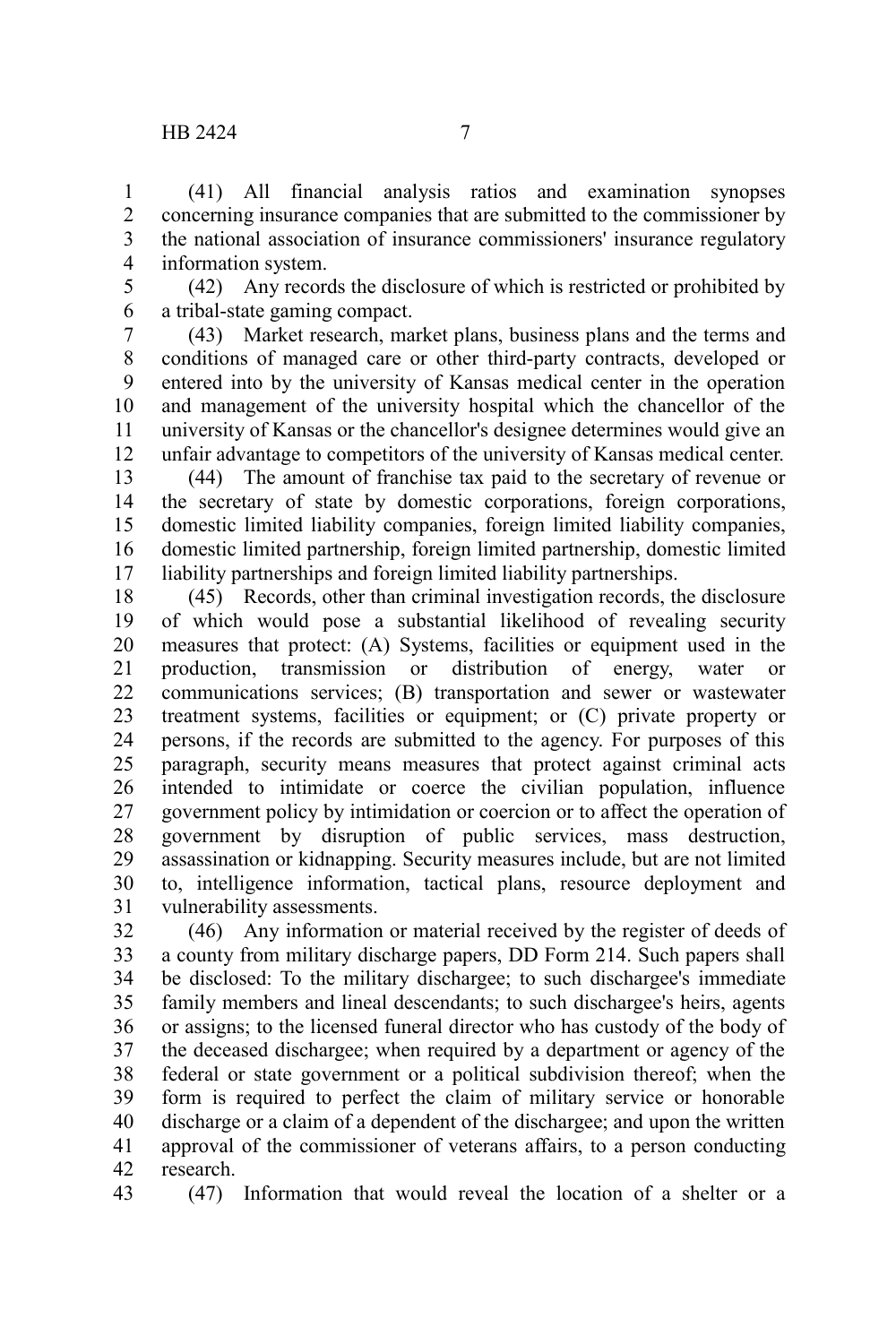safehouse or similar place where persons are provided protection from abuse or the name, address, location or other contact information of alleged victims of stalking, domestic violence or sexual assault. 1 2 3

(48) Policy information provided by an insurance carrier in accordance with K.S.A.  $44-532(h)(1)$ , and amendments thereto. This exemption shall not be construed to preclude access to an individual employer's record for the purpose of verification of insurance coverage or to the department of labor for their business purposes. 4 5 6 7 8

(49) An individual's e-mail address, cell phone number and other contact information which *that* has been given to the public agency for the purpose of public agency notifications or communications which *that* are widely distributed to the public. 9 10 11 12

(50) Information provided by providers to the local collection point administrator or to the 911 coordinating council pursuant to the Kansas 911 act, and amendments thereto, upon request of the party submitting such records. 13 14 15 16

(51) Records of a public agency on a public website which *that* are searchable by a keyword search and identify the home address or home ownership of a law enforcement officer as defined in K.S.A. 2019 Supp. 21-5111, and amendments thereto, parole officer, probation officer, court services officer or community correctional services officer. Such individual officer shall file with the custodian of such record a request to have such officer's identifying information restricted from public access on such public website. Within 10 business days of receipt of such requests, the public agency shall restrict such officer's identifying information from such public access. Such restriction shall expire after five years and such officer may file with the custodian of such record a new request for restriction at any time. 17 18 19 20 21 22 23 24 25 26 27 28

(52) Records of a public agency on a public website which *that* are searchable by a keyword search and identify the home address or home ownership of a federal judge, a justice of the supreme court, a judge of the court of appeals, a district judge, a district magistrate judge, a municipal judge, the United States attorney for the district of Kansas, an assistant United States attorney, a special assistant United States attorney, the attorney general, an assistant attorney general, a special assistant attorney general, a county attorney, an assistant county attorney, a special assistant county attorney, a district attorney, an assistant district attorney, a special assistant district attorney, a city attorney, an assistant city attorney or a special assistant city attorney. Such person shall file with the custodian of such record a request to have such person's identifying information restricted from public access on such public website. Within 10 business days of receipt of such requests, the public agency shall restrict such person's identifying information from such public access. Such restriction 29 30 31 32 33 34 35 36 37 38 39 40 41 42 43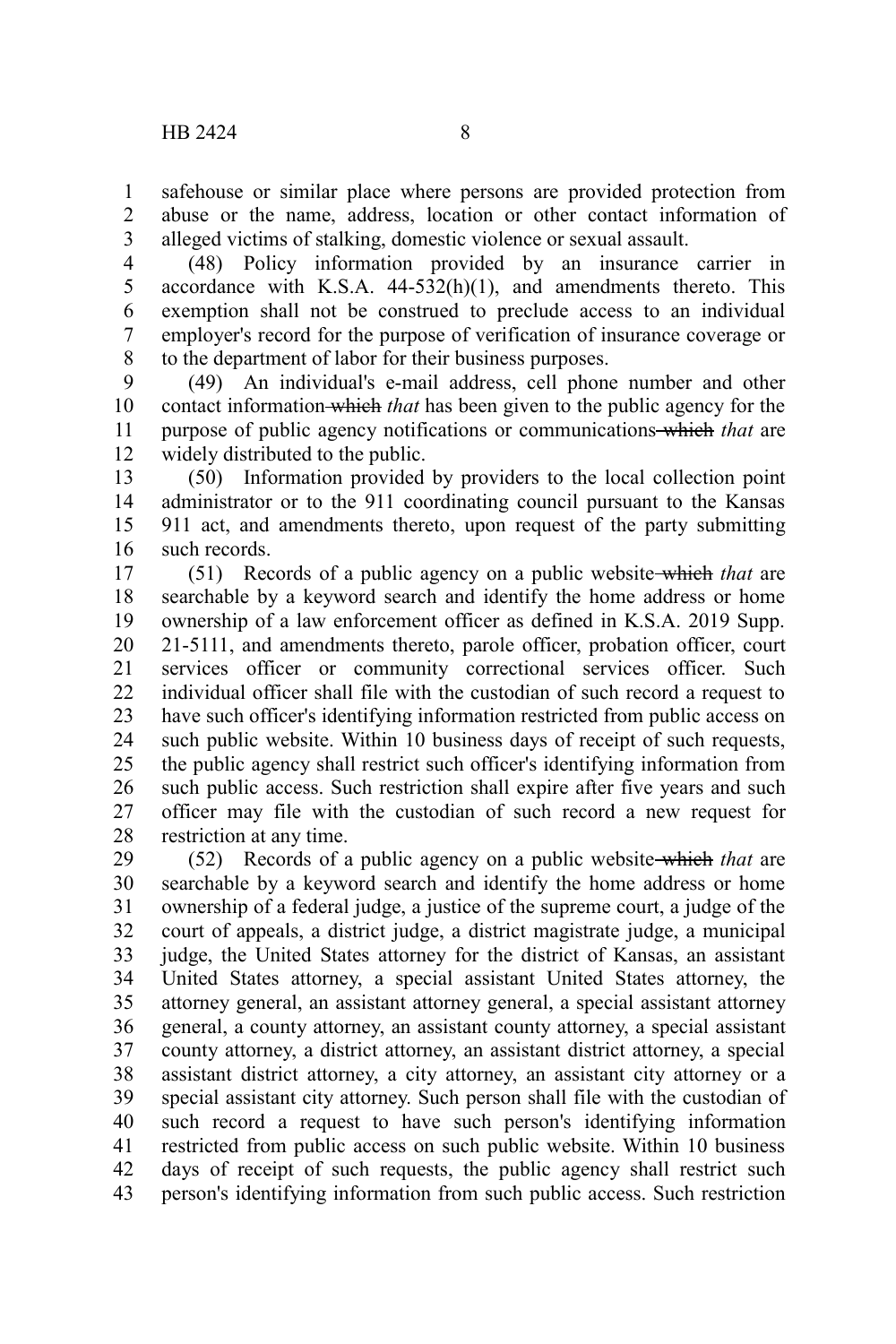shall expire after five years and such person may file with the custodian of such record a new request for restriction at any time. 1 2

(53) Records of a public agency that would disclose the name, home address, zip code, e-mail address, phone number or cell phone number or other contact information for any person licensed to carry concealed handguns or of any person who enrolled in or completed any weapons training in order to be licensed or has made application for such license under the personal and family protection act, K.S.A. 75-7c01 et seq., and amendments thereto, shall not be disclosed unless otherwise required by law. 3 4 5 6 7 8 9 10

(54) Records of a utility concerning information about cyber security threats, attacks or general attempts to attack utility operations provided to law enforcement agencies, the state corporation commission, the federal energy regulatory commission, the department of energy, the southwest power pool, the North American electric reliability corporation, the federal communications commission or any other federal, state or regional organization that has a responsibility for the safeguarding of telecommunications, electric, potable water, waste water disposal or treatment, motor fuel or natural gas energy supply systems. 11 12 13 14 15 16 17 18 19

(55) Records of a public agency containing information or reports obtained and prepared by the office of the state bank commissioner in the course of licensing or examining a person engaged in money transmission business pursuant to K.S.A. 9-508 et seq., and amendments thereto, shall not be disclosed except pursuant to K.S.A. 9-513c, and amendments thereto, or unless otherwise required by law. 20 21 22 23 24 25

(b) Except to the extent disclosure is otherwise required by law or as appropriate during the course of an administrative proceeding or on appeal from agency action, a public agency or officer shall not disclose financial information of a taxpayer which *that* may be required or requested by a county appraiser or the director of property valuation to assist in the determination of the value of the taxpayer's property for ad valorem taxation purposes; or any financial information of a personal nature required or requested by a public agency or officer, including a name, job description or title revealing the salary or other compensation of officers, employees or applicants for employment with a firm, corporation or agency, except a public agency. Nothing contained herein shall be construed to prohibit the publication of statistics, so classified as to prevent identification of particular reports or returns and the items thereof. 26 27 28 29 30 31 32 33 34 35 36 37 38

(c) As used in this section, the term ''cited or identified'' shall not include a request to an employee of a public agency that a document be prepared. 39 40 41

(d) If a public record contains material which *that* is not subject to disclosure pursuant to this act, the public agency shall separate or delete 42 43